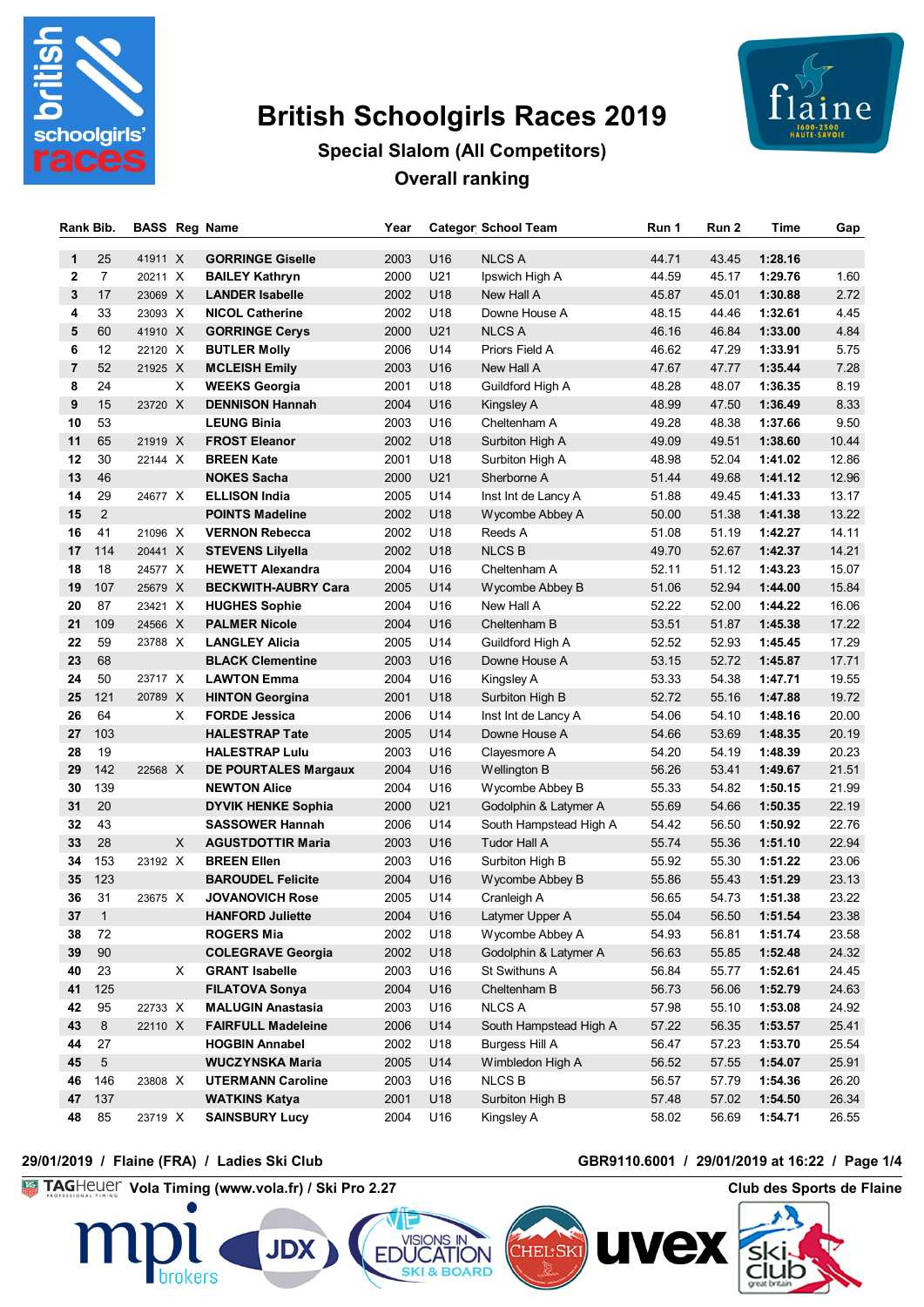## **British Schoolgirls Races 2019 Special Slalom (All Competitors) Overall ranking**

| Rank Bib. |           | <b>BASS Reg Name</b> |    |                                                            | Year         |            | <b>Categor School Team</b>                 | Run 1              | Run 2              | Time               | Gap            |
|-----------|-----------|----------------------|----|------------------------------------------------------------|--------------|------------|--------------------------------------------|--------------------|--------------------|--------------------|----------------|
|           |           |                      |    |                                                            |              |            |                                            |                    |                    |                    |                |
| 49        | 83<br>38  |                      |    | <b>MOURADIAN Tiana</b><br><b>BUTLER Alice</b>              | 2003         | U16        | St Mary's Ascot A<br>Stowe A               | 56.20              | 58.54              | 1:54.74            | 26.58          |
| 50<br>51  | 138       |                      | X  |                                                            | 2004<br>2002 | U16<br>U18 | Downe House B                              | 58.03<br>57.69     | 57.12<br>58.43     | 1:55.15<br>1:56.12 | 26.99<br>27.96 |
| 52        | 51        |                      |    | <b>TYDEMAN Alessandra</b>                                  |              | U18        |                                            |                    |                    | 1:56.39            | 28.23          |
| 53        | 21        |                      |    | <b>KINGDOM-JONES Jemima</b><br><b>OLSOFF Celeste</b>       | 2002<br>2004 | U16        | Hurst College A                            | 57.10<br>58.55     | 59.29<br>58.00     | 1:56.55            | 28.39          |
| 54        | 140       |                      |    | <b>RICHARDS CHAPATTE Marina</b>                            | 2005         | U14        | St Mary's Calne A<br>Godolphin & Latymer B | 58.84              | 57.85              | 1:56.69            | 28.53          |
| 55        | 66        |                      |    | <b>SMITH Phoebe</b>                                        | 2004         | U16        | Cranleigh A                                | 59.09              | 58.12              | 1:57.21            | 29.05          |
| 56        | 135       |                      |    | <b>FIORE Estella</b>                                       | 2005         | U14        | St Mary's Ascot B                          | 56.80              | 1:00.49            | 1:57.29            | 29.13          |
| 57        | 13        |                      |    | <b>HENDERSON Cordelia</b>                                  | 2001         | U18        | St Mary's Ascot A                          | 59.33              | 59.09              | 1:58.42            | 30.26          |
| 58        | 35        |                      | X. | <b>BRYER Lucy</b>                                          | 2004         | U16        | Wellington A                               | 58.39              | 1:00.55            | 1:58.94            | 30.78          |
| 59        | 71        |                      |    | <b>LUCENET Ruby</b>                                        | 2004         | U16        | Latymer Upper A                            | 59.03              | 1:00.28            | 1:59.31            | 31.15          |
| 60        | 108       |                      |    | <b>CORRIGAN Caroline</b>                                   | 2002         | U18        | Godolphin & Latymer B                      | 59.70              | 59.91              | 1:59.61            | 31.45          |
| 61        | 141       |                      |    | <b>BARINOVA Fevroniya</b>                                  | 2005         | U14        | Cheltenham B                               | 1:01.39            | 58.50              | 1:59.89            | 31.73          |
| 62        | 105       |                      |    | <b>GATHY Margaux</b>                                       | 2001         | U18        | Wellington A                               | 1:00.23            | 1:00.20            | 2:00.43            | 32.27          |
| 63        | 91        |                      |    | <b>FENTON Ella</b>                                         | 2001         | U18        | St Mary's Calne A                          | 59.85              | 1:00.67            | 2:00.52            | 32.36          |
| 64        | 148       |                      |    | <b>BAKER Lauren</b>                                        | 2004         | U16        | Benenden B                                 | 1:00.09            | 1:00.77            | 2:00.86            | 32.70          |
| 65        | 81        |                      |    | <b>MINCHIN Sophie</b>                                      | 2003         | U16        | Sherborne A                                | 1:00.99            | 1:00.01            | 2:01.00            | 32.84          |
| 66        | 130       | 20440 X              |    | <b>STEVENS Cordelia</b>                                    | 2005         | U14        | <b>NLCS B</b>                              | 1:07.95            | 53.36              | 2:01.31            | 33.15          |
| 67        | 34        | 21593 X              |    | <b>COWELL Milly</b>                                        | 2002         | U18        | Millfield A                                | 1:14.15            | 47.63              | 2:01.78            | 33.62          |
| 68        | 118       |                      |    | <b>PRESTON Amber</b>                                       | 2003         | U16        | St Mary's Calne B                          | 1:01.31            | 1:00.52            | 2:01.83            | 33.67          |
| 69        | 111       |                      |    | <b>HOSKING Olivia</b>                                      | 2003         | U16        | Guildford High B                           | 1:00.68            | 1:01.41            | 2:02.09            | 33.93          |
| 70        | 86        |                      |    | <b>KEENLEYSIDE Harriet</b>                                 | 2001         | U18        | Hurst College A                            | 1:02.71            | 59.87              | 2:02.58            | 34.42          |
| 71        | 102       |                      |    | <b>McLEAN Isobel</b>                                       | 2006         | U14        | Benenden A                                 | 1:02.43            | 1:00.30            | 2:02.73            | 34.57          |
| 72        | 82        |                      |    | <b>CALVEY Alexandra</b>                                    | 2000         | U21        | Priors Field A                             | 1:02.89            | 1:00.40            | 2:03.29            | 35.13          |
| 73        | 55        |                      | X  | <b>MINICIONE Asia</b>                                      | 2006         | U14        | Godolphin & Latymer A                      | 1:04.88            | 58.78              | 2:03.66            | 35.50          |
| 74        | 101       |                      |    | <b>ROWLANDS Jessica</b>                                    | 2004         | U16        | Cranleigh A                                | 1:02.30            | 1:01.77            | 2:04.07            | 35.91          |
| 75        | 80        |                      |    | <b>BERKNOV Clara</b>                                       | 2005         | U14        | Woldingham A                               | 1:02.62            | 1:02.04            | 2:04.66            | 36.50          |
| 76        | 104       |                      |    | <b>HEATH Halle</b>                                         | 2005         | U14        | Millfield A                                | 53.09              | 1:11.58            | 2:04.67            | 36.51          |
| 77        | 93        |                      |    | <b>CLOUGH Hannah</b>                                       | 2004         | U16        | <b>St Swithuns A</b>                       | 1:01.95            | 1:03.61            | 2:05.56            | 37.40          |
| 77        | 79        |                      |    | <b>LOUIS Josephine</b>                                     | 2004         | U16        | Francis Holland A                          | 1:02.40            | 1:03.16            | 2:05.56            | 37.40          |
| 79        | 14        |                      |    | <b>COLTHORPE Emma</b>                                      | 2001         | U18        | City of London Girls A                     | 1:03.79            | 1:02.03            | 2:05.82            | 37.66          |
| 80        | 76        |                      |    | <b>LIANG Isabelle</b>                                      | 2001         | U18        | Reeds A                                    | 1:02.34            | 1:04.27            | 2:06.61            | 38.45          |
| 81        | 22        |                      |    | <b>RICHARDSON Georgia</b>                                  | 2002         | U18        | Stamford A                                 | 1:02.55            | 1:04.40            | 2:06.95            | 38.79          |
| 82        | 57        |                      |    | <b>ANDERSON Jessica</b>                                    | 2004         | U16        | Stamford A                                 | 1:04.46            | 1:02.84            | 2:07.30            | 39.14          |
| 83        | 124       |                      |    | <b>WILMOT Ella</b>                                         | 2002         | U18        | Godolphin & Latymer B                      | 1:04.25            | 1:03.56            | 2:07.81            | 39.65          |
| 84        | 26        |                      |    | <b>KOHLHASE Sarah</b>                                      | 2002         | U18        | Mayfield A                                 | 1:03.70            | 1:04.21            | 2:07.91            | 39.75          |
| 85        | 132       |                      |    | <b>HOLLAWAY Milly</b>                                      | 2004 U16     |            | Benenden B                                 | 1:05.36            | 1:02.58            | 2:07.94            | 39.78          |
| 86        | 117       |                      |    | LIND Hannah                                                | 2005         | U14        | <b>Burgess Hill B</b>                      | 1:02.38            | 1:05.71            | 2:08.09            | 39.93          |
| 87        | 116       |                      |    | <b>DE UNGER Anais</b>                                      | 2005         | U14        | Benenden B                                 | 1:06.30            | 1:02.33            | 2:08.63            | 40.47          |
| 88        | 149       |                      |    | <b>SANDMAN Mae</b>                                         | 2006         | U14        | <b>Burgess Hill B</b>                      | 1:02.70            | 1:06.11            | 2:08.81            | 40.65          |
| 89        | 150       |                      |    | <b>PATERSON Pollyanna</b>                                  | 2004         | U16        | St Mary's Calne B                          | 1:02.33            | 1:06.87            | 2:09.20            | 41.04          |
| 90        | 97        |                      |    | <b>EATON Sophie</b>                                        | 2002         | U18        | Burgess Hill A                             | 1:04.47            | 1:04.74            | 2:09.21            | 41.05          |
| 91        | 84<br>119 |                      |    | <b>WESSEL Beartrice</b><br><b>SCHULTE-BOCKUM Charlotte</b> | 2001         | U18        | City of London Girls A                     | 1.04.24            | 1:05.25            | 2:09.49            | 41.33          |
| 92        |           |                      |    |                                                            | 2001         | U18        | St Mary's Ascot B                          | 1:00.78            | 1:09.26            | 2:10.04            | 41.88          |
| 93<br>94  | 77<br>63  | 23800 X              |    | <b>SHELLEY Madeline</b><br><b>CARTER Saskia</b>            | 2002<br>2002 | U18<br>U18 | Ipswich High A<br>Tudor Hall A             | 1:06.40<br>1:03.36 | 1:03.85<br>1:07.25 | 2:10.25<br>2:10.61 | 42.09<br>42.45 |
| 95        | 127       |                      |    | <b>WRIGHT Beatrix</b>                                      | 2002         | U18        | Guildford High B                           | 1:05.09            | 1:06.08            | 2:11.17            | 43.01          |
| 96        | 144       |                      |    | <b>WATSON Sonia</b>                                        | 2003         | U16        | City of London Girls B                     | 1:06.18            | 1:05.17            | 2:11.35            | 43.19          |
| 97        | 40        |                      |    | <b>BOEHM Theresa</b>                                       | 2005         | U14        | Wimbledon High A                           | 1:05.08            | 1:06.36            | 2:11.44            | 43.28          |
| 98        | 152       |                      |    | <b>BANNISTER Beatrix</b>                                   | 2004         | U16        | Woldingham B                               | 1:06.35            | 1:05.40            | 2:11.75            | 43.59          |
| 99        | 92        |                      |    | <b>ANDERSON Katie</b>                                      | 2002         | U18        | Stamford A                                 | 1:05.97            | 1:05.98            | 2:11.95            | 43.79          |
| 100       | 45        |                      |    | <b>MARTIN Lily</b>                                         | 2004         | U16        | Woldingham A                               | 1:06.84            | 1:05.17            | 2:12.01            | 43.85          |
| 101       | 47        |                      | X. | <b>MAYHEAD Eve</b>                                         | 2000         | U21        | Priors Field A                             | 1:06.04            | 1:08.03            | 2:14.07            | 45.91          |
| 102       | 36        |                      |    | <b>KERLEY Pascale</b>                                      | 2005         | U14        | Latymer Upper A                            | 1:08.35            | 1:06.54            | 2:14.89            | 46.73          |
| 103       | 133       |                      |    | <b>TIBBLE Tara</b>                                         | 2005         | U14        | <b>Burgess Hill B</b>                      | 1:08.08            | 1:07.46            | 2:15.54            | 47.38          |
| 104       | 49        |                      |    | <b>GORDON Rosa</b>                                         | 2002         | U18        | City of London Girls A                     | 59.61              | 1:16.19            | 2:15.80            | 47.64          |
| 105       | 10        |                      |    | <b>SPARSHOTT Sparkle</b>                                   | 2002         | U18        | Woldingham A                               | 1:08.05            | 1:07.85            | 2:15.90            | 47.74          |
| 106       | 112       |                      |    | <b>WAINE Louisa</b>                                        | 2002         | U18        | City of London Girls B                     | 1:07.93            | 1:09.50            | 2:17.43            | 49.27          |
| 107 136   |           |                      |    | <b>BULL Lucy</b>                                           | 2001         | U18        | Woldingham B                               | 1:09.92            | 1:09.47            | 2:19.39            | 51.23          |
|           |           |                      |    |                                                            |              |            |                                            |                    |                    |                    |                |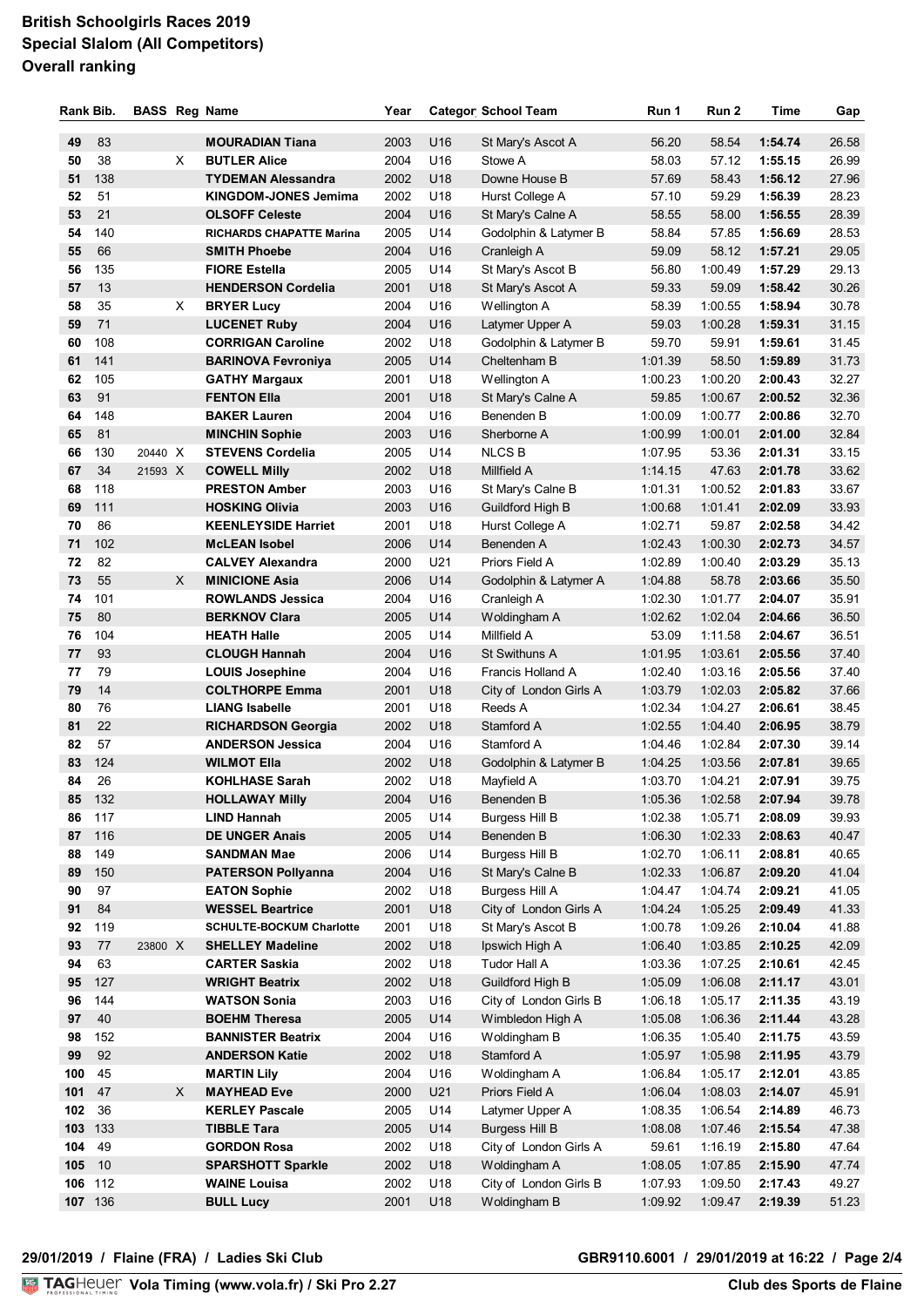### **British Schoolgirls Races 2019 Special Slalom (All Competitors) Overall ranking**

| Rank Bib. |     |         | <b>BASS Reg Name</b>      | Year |     | <b>Categor School Team</b> | Run 1   | Run 2   | Time    | Gap     |
|-----------|-----|---------|---------------------------|------|-----|----------------------------|---------|---------|---------|---------|
| 108       | 128 |         | <b>GIRADET Marie</b>      | 2006 | U14 | City of London Girls B     | 1:10.25 | 1:12.07 | 2:22.32 | 54.16   |
| 109       | 98  |         | <b>MORRISON Harriet</b>   | 2004 | U16 | Tudor Hall A               | 1:12.71 | 1:12.17 | 2:24.88 | 56.72   |
| 110       | 120 |         | <b>CANNOCK Georgiana</b>  | 2002 | U18 | Woldingham B               | 1:11.68 | 1:13.87 | 2:25.55 | 57.39   |
| 111       | 113 |         | <b>BILTON Megan</b>       | 2006 | U14 | Mayfield B                 | 1:13.69 | 1:13.52 | 2:27.21 | 59.05   |
| 112       | 147 |         | <b>MONGA Madeleine</b>    | 2006 | U14 | St Swithuns B              | 1:15.84 | 1:11.64 | 2:27.48 | 59.32   |
| 113       | 39  |         | <b>BOOTH Daisy</b>        | 2005 | U14 | St Georges Ascot A         | 1:13.27 | 1:14.46 | 2:27.73 | 59.57   |
| 114       | -73 |         | <b>BETTANY Sienna</b>     | 2005 | U14 | Stowe A                    | 1:15.08 | 1:13.59 | 2:28.67 | 1:00.51 |
| 115       | 61  |         | <b>TURNER Georgina</b>    | 2004 | U16 | Mayfield A                 | 1:21.29 | 1:07.63 | 2:28.92 | 1:00.76 |
| 116       | 96  |         | <b>HAMAN Isabella</b>     | 2006 | U14 | Mayfield A                 | 1:15.13 | 1:14.66 | 2:29.79 | 1:01.63 |
| 117       | 145 |         | <b>ZHOU Christina</b>     | 2004 | U16 | Mayfield B                 | 1:18.11 | 1:14.98 | 2:33.09 | 1:04.93 |
| 118       | 134 |         | <b>ERGATOUDIS Lily</b>    | 2002 | U18 | St Mary's Calne B          | 1:24.68 | 1:08.80 | 2:33.48 | 1:05.32 |
| 119       | 78  | 21741 X | <b>BEINHOCKER Anna</b>    | 2004 | U16 | South Hampstead High A     | 56.40   | 1:38.29 | 2:34.69 | 1:06.53 |
| 120       | 115 |         | <b>GREEN Isabelle</b>     | 2005 | U14 | St Swithuns B              | 1:11.02 | 1:25.73 | 2:36.75 | 1:08.59 |
| 121       | 126 |         | <b>D'ARENBERG Larissa</b> | 2002 | U18 | Wellington B               | 1:03.54 | 1:34.33 | 2:37.87 | 1:09.71 |
| 122       | 129 |         | <b>BROPHY Chloe</b>       | 2006 | U14 | Mayfield B                 | 1:23.77 | 1:16.92 | 2:40.69 | 1:12.53 |
| 123       | 106 |         | <b>GLOVER Emily</b>       | 2003 | U16 | Downe House B              | 56.07   | 1:48.18 | 2:44.25 | 1:16.09 |

#### **Did Not Start - Run 1 (5)**

| 54  |         | <b>MACKENZIE Daisy</b>              | 2003 | U <sub>16</sub> | Clayesmore A            |
|-----|---------|-------------------------------------|------|-----------------|-------------------------|
| 89  |         | <b>RUTTENSTORFER Stephanie 2002</b> |      | U <sub>18</sub> | Clayesmore A            |
| 110 |         | <b>CELESIA Allegra</b>              | 2004 | U <sub>16</sub> | Wellington B            |
| 131 |         | <b>ROSE Georgina</b>                | 2005 | U14             | St Swithuns B           |
| 143 | 22330 X | <b>HART Katherine</b>               | 2005 | U14             | <b>Guildford High B</b> |

#### **Did Not Finish - Run 1 (3)**

|     |         | <b>NOKES Millie</b>      | 2002 | U18             | Sherborne A    | 47.60 |
|-----|---------|--------------------------|------|-----------------|----------------|-------|
| 42  | 22515 X | <b>SHELLEY Annie</b>     | 2003 | U16             | Ipswich High A |       |
| 122 |         | <b>MCDOUGALL Matilda</b> | 2003 | U <sub>16</sub> | Downe House B  |       |

#### **Disqualified - Run 1 (15)**

| 3   |         | <b>PERRIS Harriet</b>       | 2004 | U <sub>16</sub> | Stowe A               | 1:02.32 | Gate 46 |
|-----|---------|-----------------------------|------|-----------------|-----------------------|---------|---------|
| 6   | 21376 X | <b>VESELY Miranda</b>       | 2002 | U <sub>18</sub> | Reeds A               |         | Gate 45 |
| 9   |         | <b>BENNETT Amy</b>          | 2003 | U <sub>16</sub> | Francis Holland A     | 1:05.27 | Gate 45 |
| 32  |         | <b>KING Eloise</b>          | 2005 | U14             | Benenden A            | 1:01.18 | Gate 9  |
| 44  |         | <b>PILOT Alexandra</b>      | 2005 | U14             | Francis Holland A     | 1:07.17 | Gate 41 |
| 48  |         | <b>SILLARS Flora</b>        | 2002 | U <sub>18</sub> | St Mary's Ascot A     | 1:06.34 | Gate 46 |
| 56  |         | <b>OLSOFF Amelie</b>        | 2004 | U <sub>16</sub> | St Mary's Calne A     |         | Gate 41 |
| 58  |         | <b>WITHEROW Alexandra</b>   | 2004 | U16             | St Swithuns A         | 58.29   | Gate 41 |
| 62  |         | <b>HOGBIN Charlotte</b>     | 2005 | U14             | <b>Burgess Hill A</b> | 58.51   | Gate 18 |
| 67  |         | <b>McLEAN Katherine</b>     | 2004 | U <sub>16</sub> | Benenden A            | 1:04.49 | Gate 47 |
| 74  |         | <b>WOODWARD Lily</b>        | 2004 | U <sub>16</sub> | St Georges Ascot A    | 1:05.26 | Gate 33 |
| 75  |         | <b>NEGRI Allegra</b>        | 2005 | U14             | Wimbledon High A      | 1:05.82 | Gate 46 |
| 88  |         | <b>MCKELVIE Rose</b>        | 2003 | U <sub>16</sub> | Cheltenham A          |         |         |
| 99  |         | <b>HOW Isabel</b>           | 2006 | U14             | Inst Int de Lancy A   | 1:05.01 | Gate 47 |
| 100 | X       | <b>SMIDT-WALLIS Brielle</b> | 2000 | U21             | Surbiton High A       |         | Gate 47 |

#### **Did Not Start - Run 2 (11)**

| 6   | 21376 X | <b>VESELY Miranda</b>               | 2002 | U <sub>18</sub> | Reeds A           |
|-----|---------|-------------------------------------|------|-----------------|-------------------|
| 42  | 22515 X | <b>SHELLEY Annie</b>                | 2003 | U16             | Ipswich High A    |
| 54  |         | <b>MACKENZIE Daisy</b>              | 2003 | U <sub>16</sub> | Clayesmore A      |
| 56  |         | <b>OLSOFF Amelie</b>                | 2004 | U16             | St Mary's Calne A |
| 88  |         | <b>MCKELVIE Rose</b>                | 2003 | U <sub>16</sub> | Cheltenham A      |
| 89  |         | <b>RUTTENSTORFER Stephanie 2002</b> |      | U18             | Clayesmore A      |
| 100 | X       | <b>SMIDT-WALLIS Brielle</b>         | 2000 | U21             | Surbiton High A   |
| 110 |         | <b>CELESIA Allegra</b>              | 2004 | U16             | Wellington B      |
| 122 |         | <b>MCDOUGALL Matilda</b>            | 2003 | U16             | Downe House B     |
| 131 |         | <b>ROSE Georgina</b>                | 2005 | U <sub>14</sub> | St Swithuns B     |